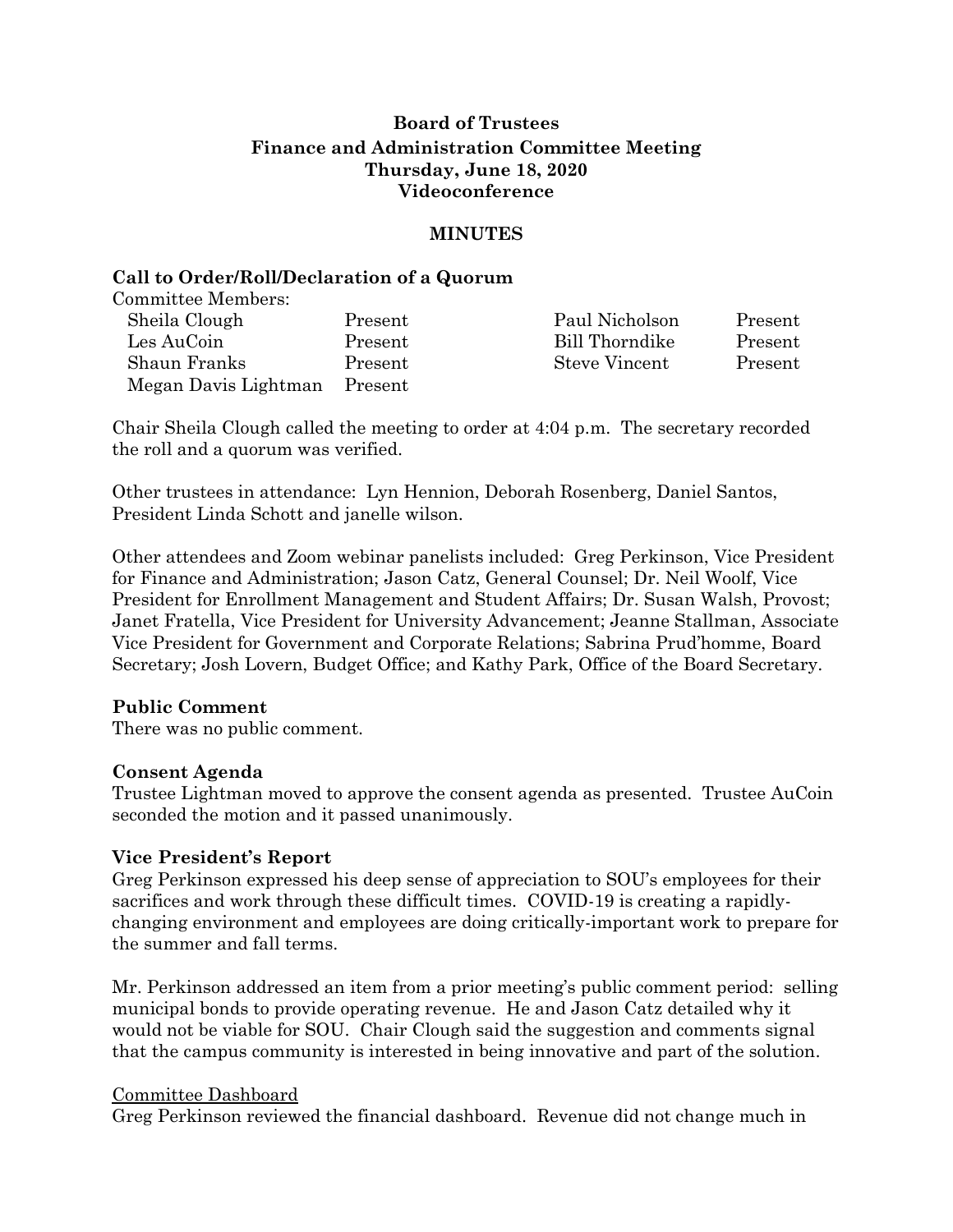May. There is no change in enrollment and a change would not be expected at this point. He noted the \$3 million disconnect in revenue receipts.

On the expense side, the categories are doing well, comparing current execution to the burn rate. Positive indicators are in Supplies and Services expenses and savings in Other Personnel Expenses tied to vacancies. This all rolls up to the Education and General (E&G) fund balance, which is behind the target. However, Mr. Perkinson was pleased to note that, although SOU did not receive \$3 million in revenue as planned, the gap is close to the target of the fund balance.

In response to Vice Chair Nicholson's question about the relationship between the E&G fund balance and operating cash, Mr. Perkinson said the operating cash is tracking actual cash against plan. The revenue losses compared to the target show the softening of receipts. When looking at all the institution's cash funds, there are unrestricted and restricted funds. The restricted cash amounts have remained fairly steady, which include plant cash. Regarding the cash loss in housing, Mr. Perkinson said housing received payments then issued remissions and refunds against them.

# HECC Update

Mr. Perkinson said the HECC had two meetings the previous week. Regarding capital projects, SOU's music hall project moved up three positions in the batting order, which increases the probability of getting some funding.

Turning to the agency request for budget, Mr. Perkinson said Jim Pinkard gave a presentation at a HECC meeting on the history of how higher education was funded in the last recession, the impact of state actions and how defunding from various states nationwide affected increases in tuition. At the end of the presentation, Commissioner Rowe commented on the tension she felt between the soundness of his argument and the reality that there is no way the HECC will get the funding it is going to request.

At that meeting, Ben Cannon provided an update on the projected budget rescission. Originally, it was a plan for an 8.5 percent budget cut, which ties to SOU's \$3 million loss in state appropriation. Mr. Cannon indicated the new number is 3 percent, which ties to a \$1 million reduction for SOU. Staff updated the pro forma scenarios accordingly. Mr. Perkinson added there will be a lot of planning to get through the next fiscal year and prepare for the next biennium. President Schott cautioned that the HECC does revenue projections throughout the year and it is possible there could be a midyear rescission, which has happened before.

Mr. Perkinson thanked everyone – legislators, trustees, regional business leaders, students, faculty and staff – who provided testimony on behalf of SOU's financial situation related to the Student Success and Completion Model (SSCM). SOU has great support in telling its story.

# COVID-19 Financial Impacts

Greg Perkinson highlighted the recession-related charts in the meeting materials, which were taken from the state's revenue forecast. The recovery is protracted and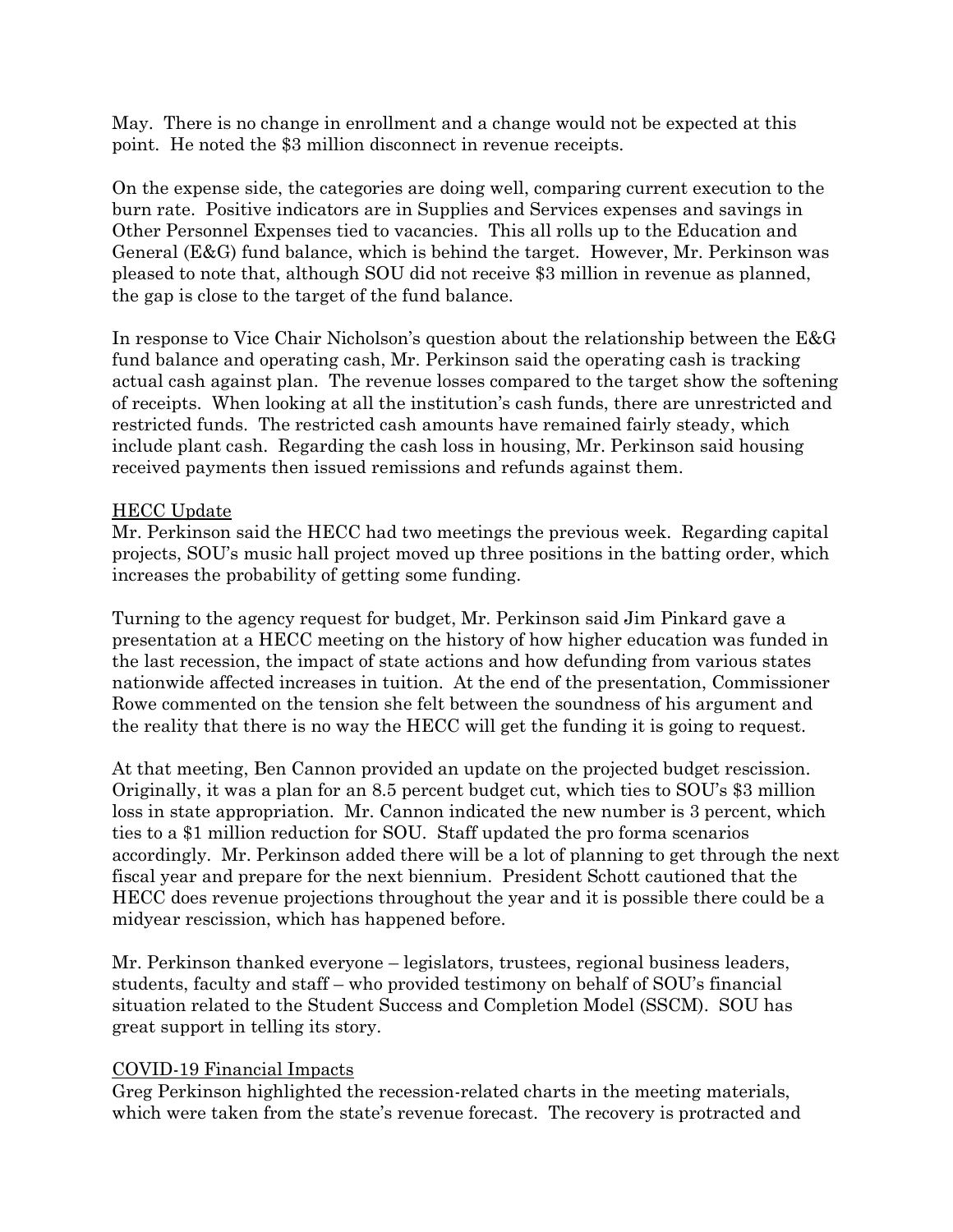tourist-reliant regions may have the largest impacts. The current estimate for the loss in revenue is \$2.7 billion in the current biennium, \$4.4 billion in the 2021-23 biennium and \$3.4 billion in the 2023-25 biennium. There are three budgetary reserves available to the governor and legislature. He said the strategy may be to use the fund balance in the next fiscal year to soften the cuts in the current biennium. In the next biennium, the question is how the other reserves will be utilized.

He then reviewed the COVID-19 fiscal impacts on SOU and the summary of CARES Act funding, as included in the meeting materials.

# **Action, Information and Discussion Items**

# Fiscal Year 2020-21 Budget (Action)

Greg Perkinson summarized the budget forecast variables, as included in the meeting materials. One scenario is that SOU receives no relief from the state or federal governments; the other scenario envisions \$3 million in relief. Each scenario includes two additional variants: -10 percent enrollment with an 8 percent ending fund balance and -20 percent enrollment with a 5 percent ending fund balance. In the scenario with no financial relief and -10 percent enrollment, \$6.4 million in cost reductions would be needed to reach an 8 percent ending fund balance.

Responding to Trustee AuCoin's inquiry regarding enrollment, Dr. Neil Woolf said fall registrations are currently down 10-13 percent from last year. However, for various reasons, year-to-year comparisons are just a bit off but the figures are in that ballpark.

Responding to inquiries from Chair Clough and Board Vice Chair Nicholson, Mr. Perkinson said the cost reductions highlighted in the budget forecast variables would be new reductions needed to hit the target. Of the \$3 million in reductions in the current fiscal year, only a portion are recurring and those are laid into the budget plan. Mr. Perkinson estimated that one-fourth to one-third of the savings are recurring. The nonrecurring savings are ones that have to be made all over again. Over a two-year period from this fiscal year and next, the cost reductions are about \$9-10 million.

Mr. Perkinson then reviewed the second scenario, which reflects the optimistic hope of receiving \$3 million in financial relief. This could come from state or federal funding or from the SSCM if SOU's advocacy is successful. He then mentioned the opportunities for cost reductions in scenario 2A, the administration's recommendation, including faculty negotiations, layoffs, extending furloughs through the end of the fiscal year, other savings such as continued travel restrictions, and continuing the hiring freeze.

Chair Clough summarized the two scenarios and critical variables, saying all options will require additional cost reductions. The difference in the amount of reductions is related to how much relief is received or if SOU reaches its enrollment projections.

President Schott added that the other variable is the ending fund balance the board would approve. The board previously asked the university to maintain at least an 8 percent ending fund balance. In the most dire scenarios, the administration would ask that it be reduced to 5 percent. As a reminder, President Schott said a 5 percent ending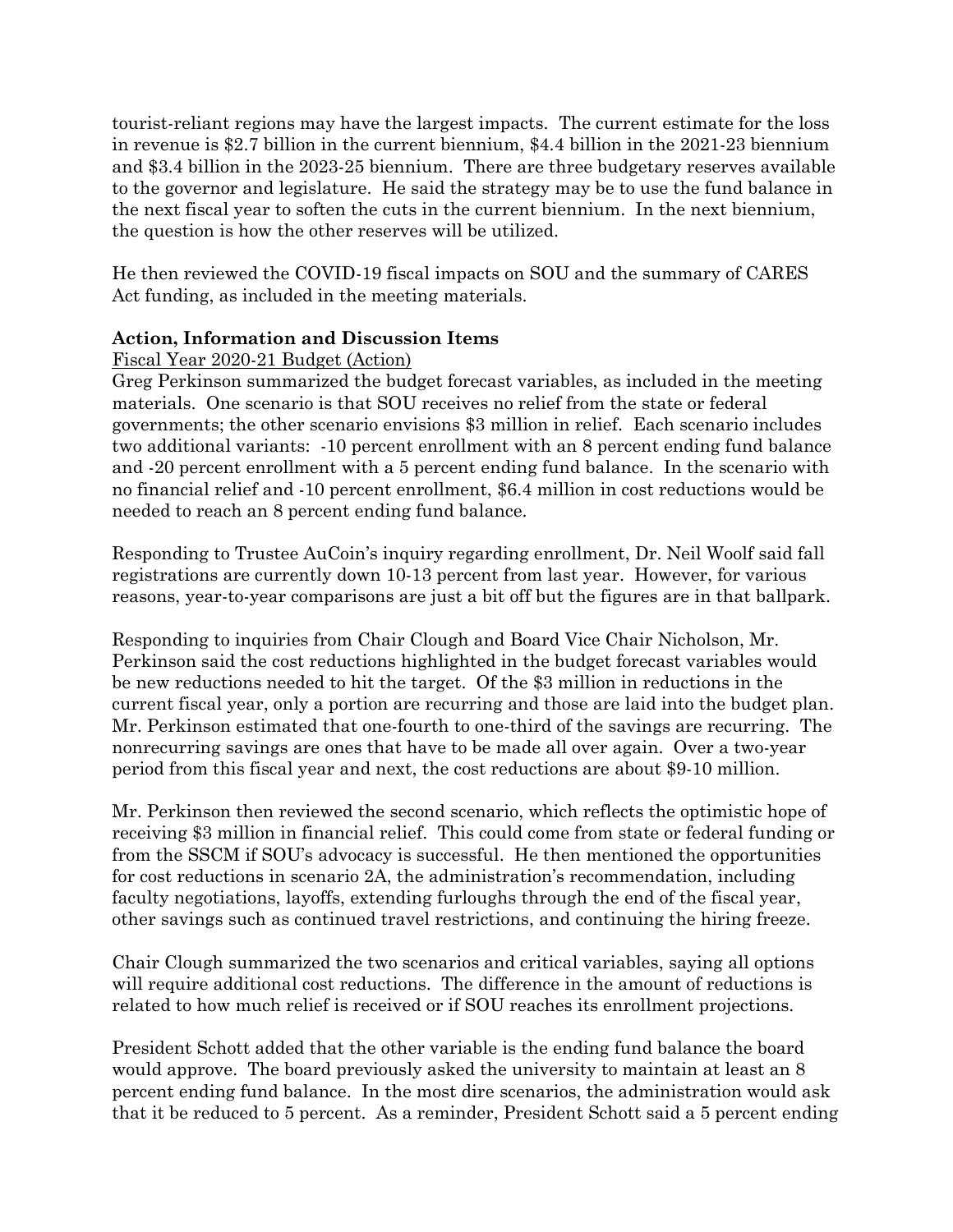fund balance is about 3 weeks of operating expenses. Mr. Perkinson later said an 8 percent ending fund balance would be about 4-5 weeks of operating expenses.

Responding to Vice Chair Nicholson's inquiries, Mr. Perkinson clarified that the furloughs through the end of the current calendar year are already included in the pro forma. The estimated \$1.5 million in projected reductions are for furloughs or layoffs for the second half of the fiscal year. The currently negotiated salary increases are included in the pro forma. President Schott reminded everyone that the projected reductions are examples of how the gap might be closed, they are not plans. This is not a good scenario but is the most realistic. The administration would do its best to come up with alternative ways to make the cuts that are the least damaging.

Vice Chair Nicholson expressed his concern about the timing of financial relief and any decrease in enrollment, noting that every week past the end of the fiscal year makes the ability to reduce costs more difficult as the time period decreases. Mr. Perkinson responded that the administration has implemented a plan to maximize cost reductions in the first half of the fiscal year. President Schott shared information on potential relief from the federal and state governments and stressed the importance of continued advocacy.

President Schott confirmed Chair Clough's comment that, if the committee approved one of the scenarios and a lever does not play out, this is a living budget and more changes would be needed. President Schott said a lot more would be known in October and Mr. Perkinson said he could envision presenting an amended budget at that time.

Mr. Perkinson reviewed the summary of expenditures by fund, included in the meeting materials. The proposed budget for fiscal year 2021 reflects scenario 2A. He stressed that there is so much uncertainty about what is going to happen in the fall; the figures are principally based on what was adopted last year. He explained that the proposed budget exceeds the fiscal year 2020 estimate to completion because the budget is a request for approval to spend, although cuts will be made to reduce the expenditures. Vice Chair Nicholson summarized the figures by saying the fiscal year 2021 proposed budget (after making \$3.6 million in cuts) is the same as the fiscal year 2020 estimate to complete, even though there are known cost increases (e.g., negotiated salaries).

Trustee AuCoin moved to approve the resolution recommending the board adopt the fiscal year 2020-2021 budget, as presented. Trustee Lightman seconded the motion and it passed unanimously.

Chair Clough, several trustees and President Schott praised Mr. Perkinson and his team and thanked them for their hard work.

# Future Meetings

Chair Clough said the committee's next meeting would be on October 15.

# **Adjournment**

Chair Clough adjourned the meeting at 5:53 p.m.